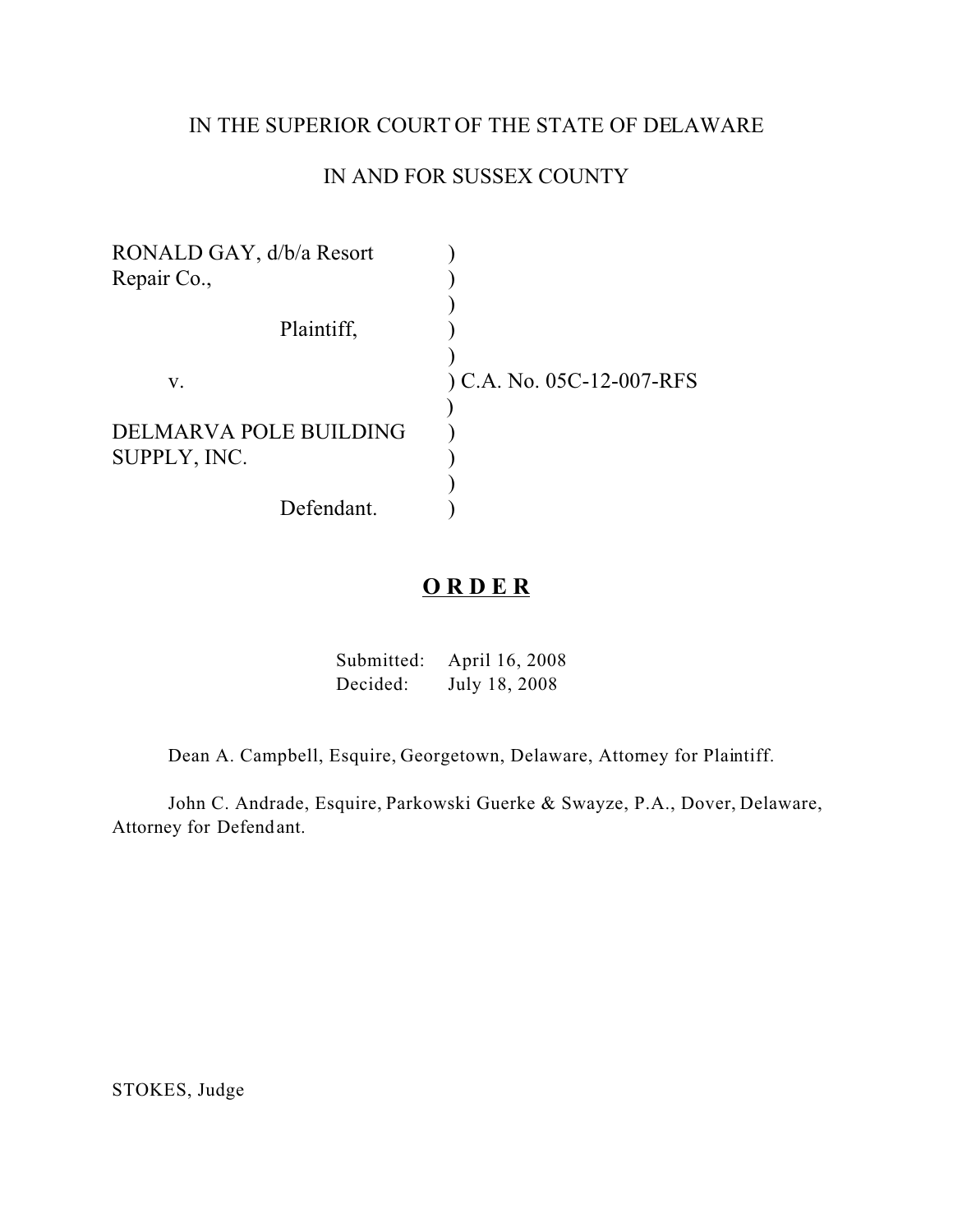The plaintiff, Ronald Gay (hereafter "Gay") has sued the defendant,

Delmarva Building Supply, Inc. (hereafter "Delmarva"), for breach of contract and other claims arising out of a contract between the parties signed on November 19, 2003. Delmarva has counterclaimed, alleging Gay breached his legal obligations to it. The following findings of fact and conclusions of law are made.

### **FINDINGS OF FACT**

1. On November 19, 2003, Gay and Delmarva entered into a contract for the construction of a two-story pole building on land purchased by Gay in 1999 in Ocean View, Delaware (hereafter "the contract"). The total contract price was \$324,000. Both Gay and Delmarva are experienced in business. Gay operated a maintenance company known as Resort Repair Company, and Delmarva constructed pole buildings.

2. Gay's land was subject to Ocean View's zoning ordinance when he acquired it.

3. Gay's land had approximately 14,688 square feet which would only support one commercial business, under the ordinance.

4. Under the ordinance, 20,000 square feet of land would be necessary for two businesses operating out of a structure.

5. Under the ordinance, a variance from those requirements could be obtained upon a showing of unnecessary hardship.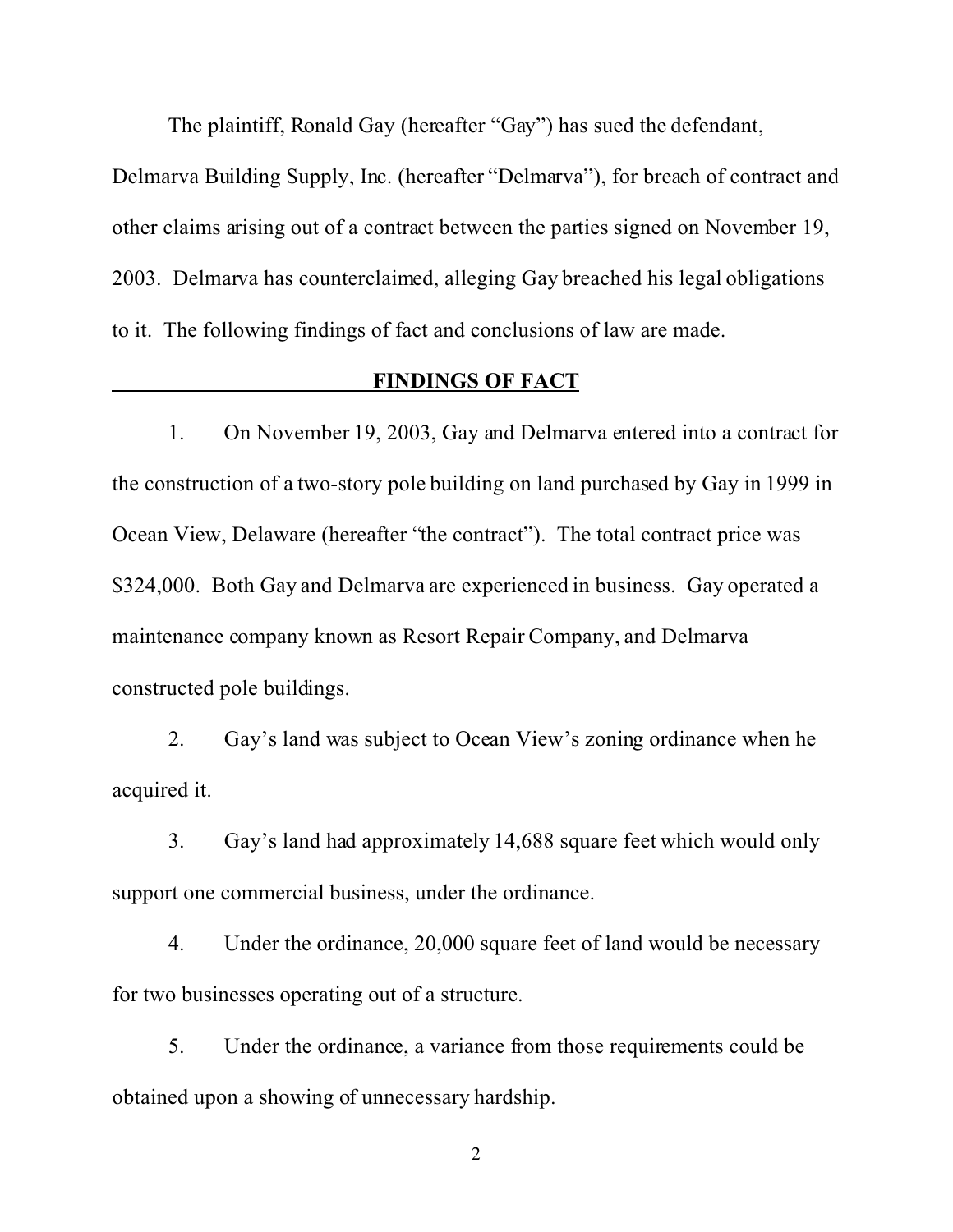6. Before November 19, 2003, Gay had an interest in developing his land for two businesses. One would be for his company, and the other would be for another commercial use. Later, he determined the alternative use would be for his wife's beauty products business.

7. Before November 19, 2003, Gay spoke to Ocean View's Town Manager about his interest in developing the land. At that time, the manager was Robert Alexander (hereafter "Alexander").

8. Before November 19, 2003, Gay knew from his earlier contacts with Alexander that a variance would be needed for two businesses as his land was not big enough under the ordinance.

9. On November 20, 2003, Gay signed a commitment with Wilmington Savings Fund Society (WSFS) to finance the construction.

10. Under the contract, a down payment of \$81,000 was required.

11. On December 22, 2003, Gay settled with WSFS and paid Delmarva \$81,000.

12. Delmarva's president was Joseph Kramer (hereafter "Kramer"). At all times, Delmarva acted through him and his brother William Kramer.

13. When the contract was signed, Kramer knew Gay's intent was to have two businesses, one on each floor. The contract specifications and accompanying drawings reflect the two-story building was designed for two uses, including the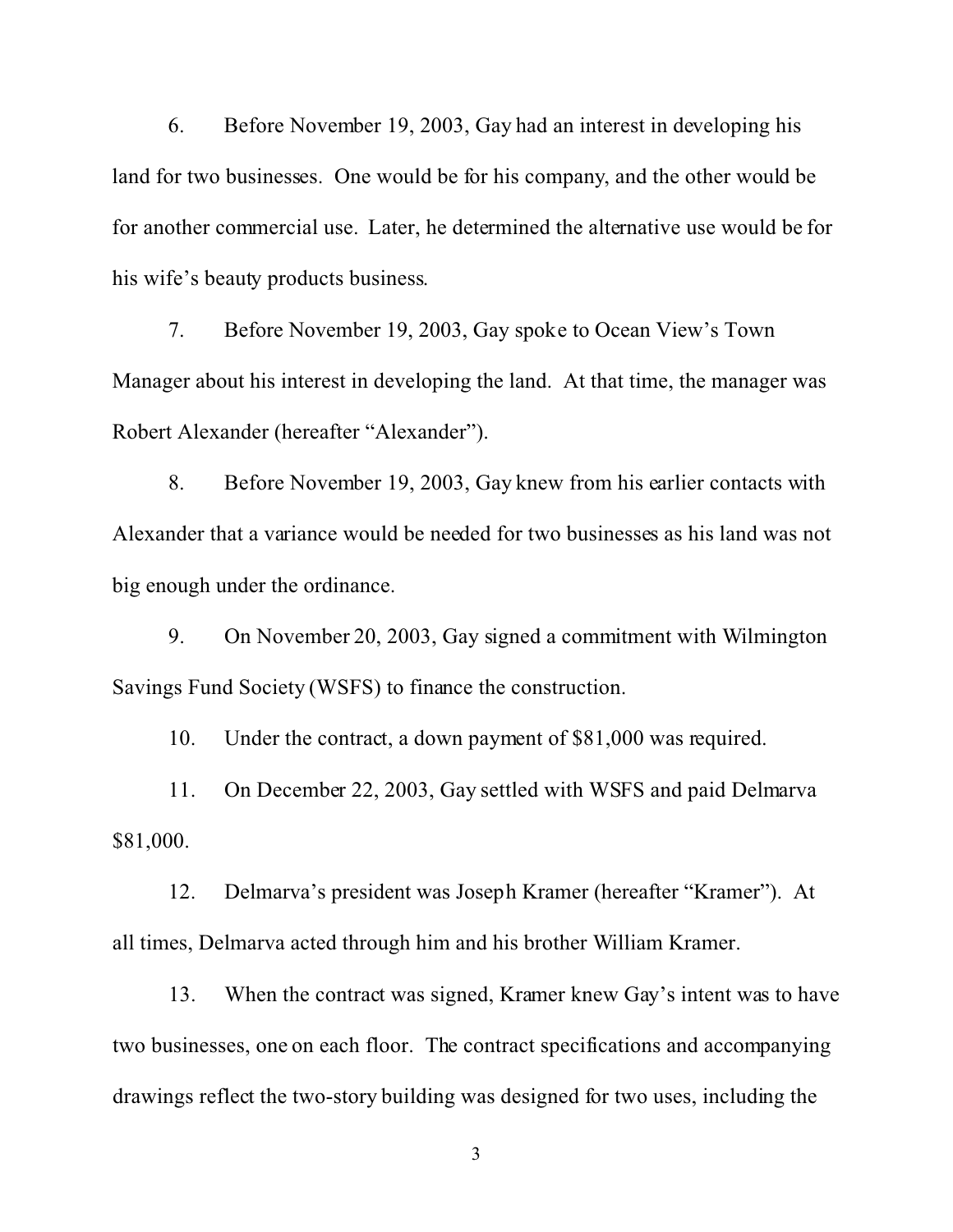provision for two heating and electrical systems.

14. Kramer knew that Gay was obtaining financing from WSFS.

15. At Gay's request, before the contract was signed, Kramer spoke to Alexander. Alexander first told Kramer that it was possible for Kramer's land to support two businesses without complications. Kramer relayed this information to Gay that construction could proceed. The contract was then signed. Thereafter, Alexander called Kramer and advised that a variance would be required.

16. When this information was received, Gay and Alexander agreed that construction work under the contract should not begin until a variance had been obtained. Under the contact, time was not of the essence and a reasonable period for completion would be implied should a variance be obtained.

17. Paragraph 26 of the contract provided that "All permits, inspections, license fees are the responsibility of Delmarva Building Supply, Inc."

18. Under general language in the contract Gay, the purchaser, agreed "to be responsible for determining the location of the building with the placement of a stake in each corner of the building. Purchaser(s) is responsible that said location is not in conflict with any building code or zoning ordinance of the proposed location of the building."

19. When the parties fell into disagreement, Gay believed that paragraph 26 required that Delmarva would obtain a building permit to construct the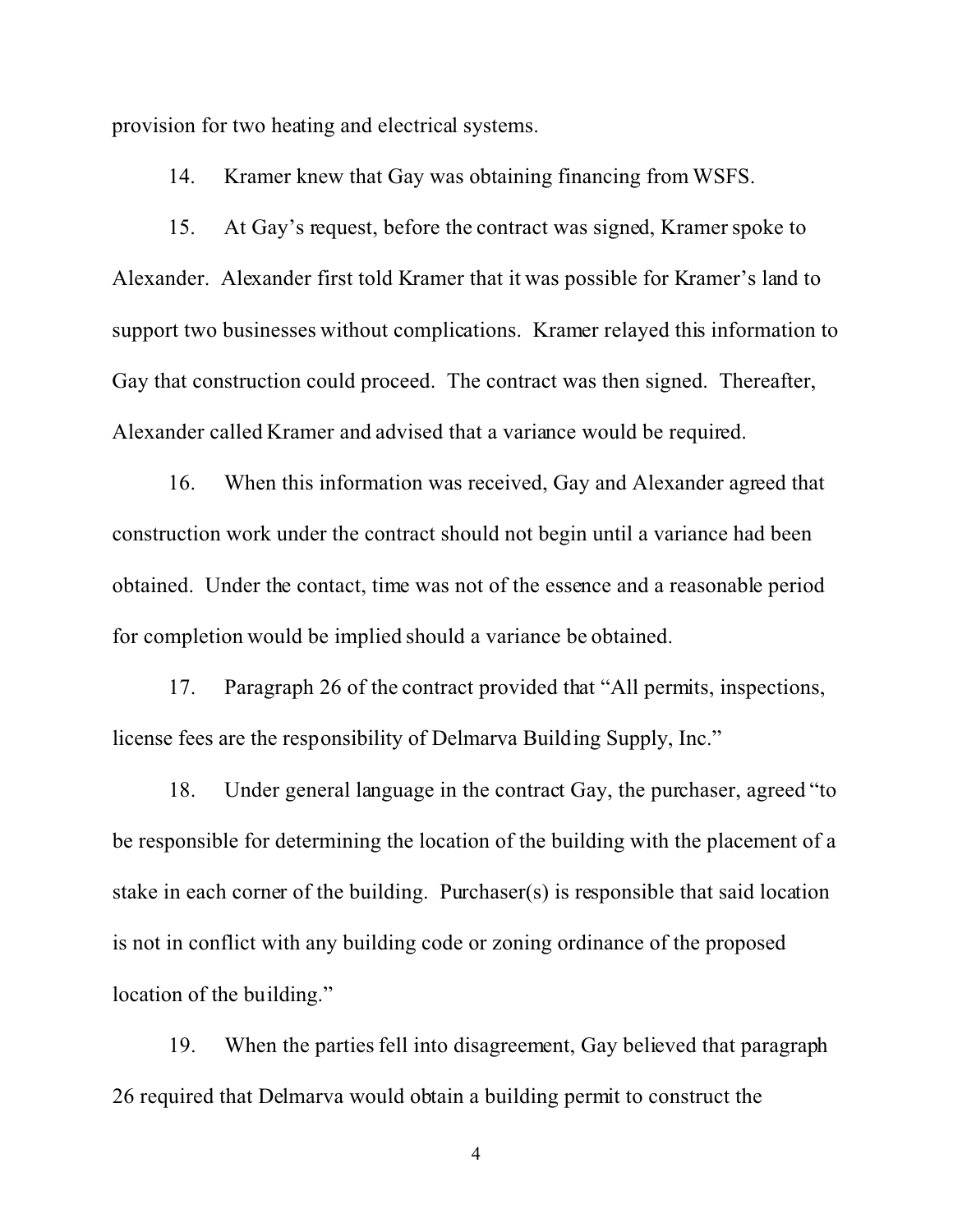building. Further, Gay believed paragraph 26 meant Delmarva would be solely responsible for all expenses to obtain a variance, including application fees, time in attendance at variance hearings before the Ocean View Board of Adjustment, the preparation and use of drawings, and associated work necessary to obtain approval.

20. On the other hand, Delmarva understood paragraph 26 to include only the costs of a building permit and believed the expenses to obtain a variance were extras and not covered by the contract price of \$324,000.

21. Further, Delmarva understood that expenses for a variance were excluded by the general language that Gay was responsible that the building's location and that the building did not conflict with Ocean View's ordinance.

22. After the contract was signed, Kramer explained to Gay that variance expenses were outside of the contract without objection from Gay at that time.

23. After the contract was signed, Kramer agreed to seek a variance from Ocean View, and Gay understood Delmarva sought to obtain a variance on Gay's behalf and expected to be paid for its effort. Gay understood that Delmarva expected to be paid for the additional services.

24. Delmarva and Gay did not agree on a price for the variance work nor did they reduce their understanding in a written contract.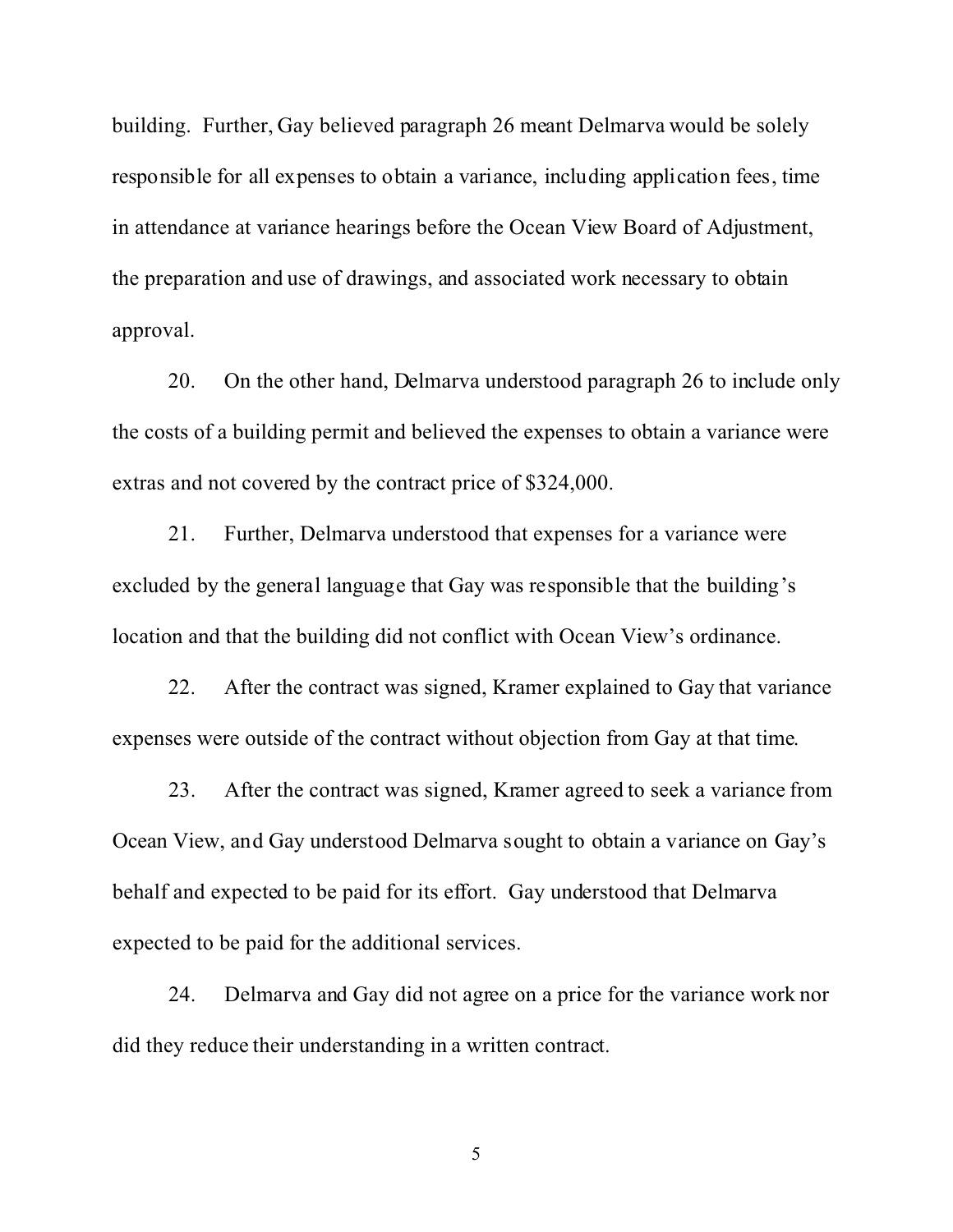25. Nevertheless, a variance application was filed by Delmarva. Delmarva employed a Dale Foxwell (hereafter "Foxwell") to help with this process. Foxwell did not have experience with Ocean View but worked with Delmarva on other projects where zoning matters were addressed.

26. A \$530 fee was charged by Ocean View for the application.

27. A Board of Adjustment hearing was held on July 15, 2004. Kramer, Foxwell, and Gay participated in the proceedings. Gay explained his intended uses for his and his wife's businesses. Foxwell charged \$300 to Delmarva for his services.

28. The variance was denied at the hearing, and the decision was memorialized in a letter dated July 28, 2004. The Board found Gay's hardship was self-imposed, i.e., the property was subject to the square foot limitations upon Gay's purchase, and Gay could have bought adjoining property that had more than 20,000 square feet to permit two businesses.

29. When it appeared that the variance would be denied at the hearing, an alternative plan was suggested by a realtor. The suggestion was that a conditional use application be considered for mixed residential and commercial uses.

30. The idea of a mixed residential and commercial use was a major change in direction, scope of work, and cost.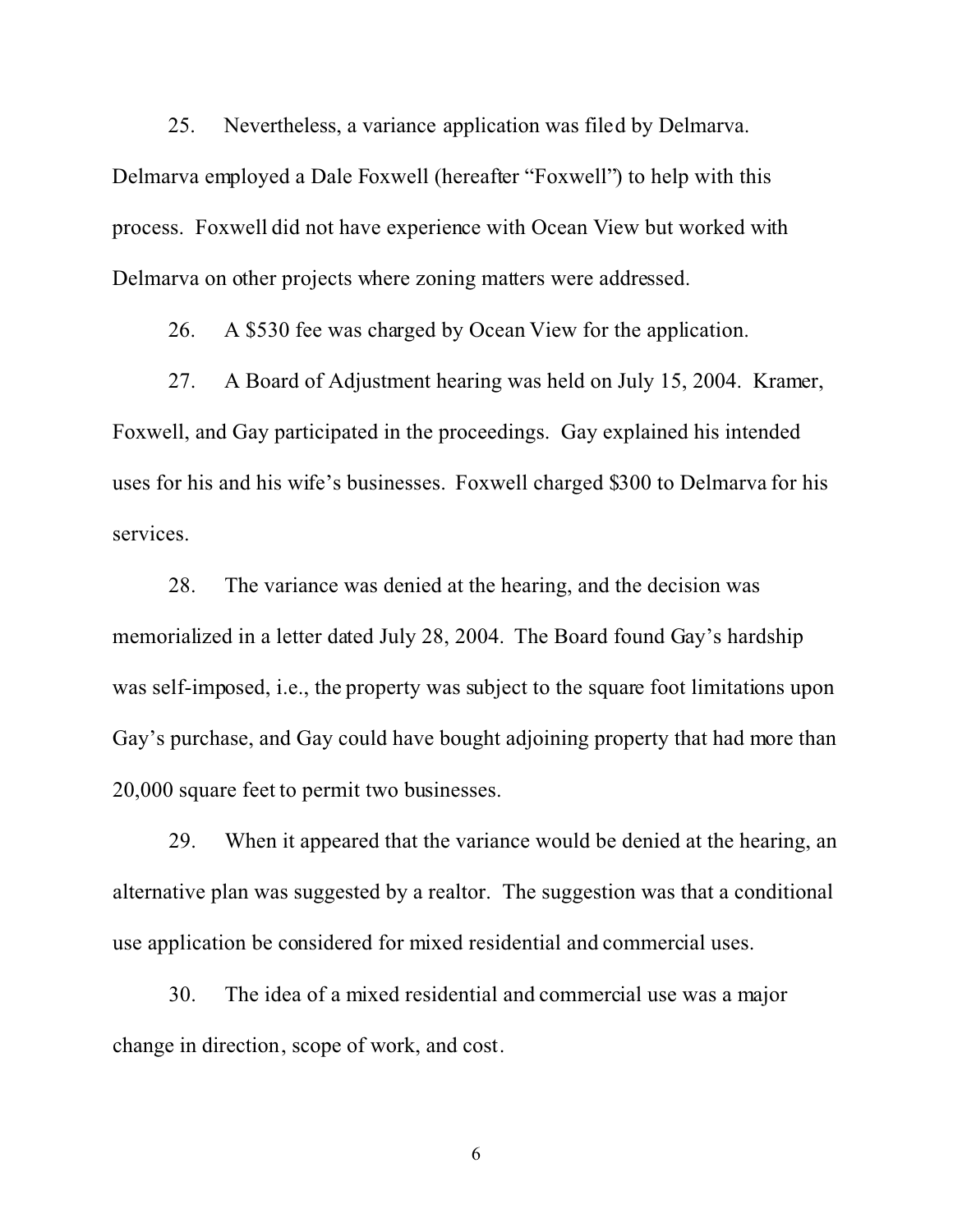31. On August 4, 2004, Gay called Delmarva and left messages on Delmarva's answering machine. Gay demanded the return of the \$81,000 deposit and informed Delmarva that he was moving on to find another contractor and considered his money lost through the WSFS financing as a bad investment.

32. Gay's call was placed to Delmarva's regular phone number and Delmarva received the message. Delmarva knew Gay had terminated and abandoned the contract. Further efforts by Delmarva to obtain a variance were futile.

33. Delmarva did not reply; thereby, it acquiesced with Gay's position.

34. Rather, on August 16, 2004, Delmarva faxed Gay revised drawings pertaining to a mixed residential and commercial use for a two-story building.

35. On August 16, 2004, Delmarva faxed interim drawings to Ocean View for the proposed apartments on the second floor. Delmarva requested Ocean View give it attention so it could price a new contract with Gay for another building.

36. From August 16, 2004 to April 8, 2005, Delmarva sought to obtain Ocean View's approval of a conditional use.

37. Delmarva and Gay did not enter into an express written or verbal contract on the cost of construction of a new residential/commercial mixed use building or for Delmarva's efforts to obtain approval of a conditional use for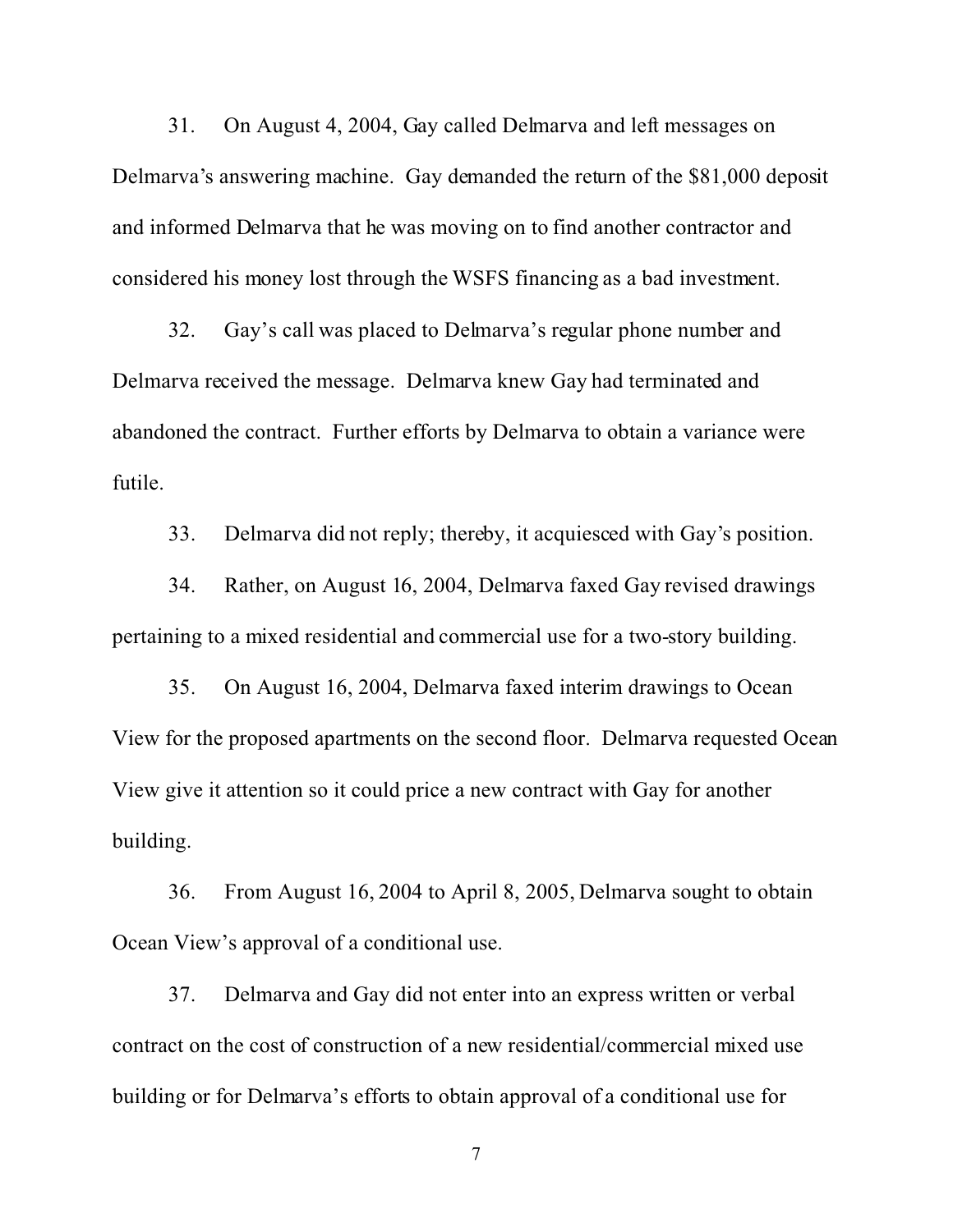Gay's benefit.

38. Nevertheless, Delmarva, with Gay's approval, sought to obtain a conditional use approval for a mixed commercial/residential use based on the drawings in the August 16, 2004, fax and as later developed.

39. On September 21, 2004, Delmarva, through Foxwell, signed a conditional use application and additional drawings had to be prepared to provide for two residential apartments on the second floor and for commercial use by Gay's company on the first floor.

40. Previously, after November 19, 2003, Delmarva retained ArchiTech, LLC (hereafter "AES") of Salisbury, Maryland to perform engineering work on the contract and to support the efforts by Delmarva to obtain a variance. AES charged Delmarva \$8,250 for its work. Thereafter, on February 24, 2005, AES charged \$4,710 for work associated with the conditional use.

41. Delmarva had to provide necessary information for preliminary approvals to satisfy General Business District and Conditional use requirements under the Ocean View ordinance.

42. On October 6, 2004, Foxwell invoiced Delmarva for his expenses and services, being \$800 charged by Ocean View for the application and \$150 for his services in connection with it.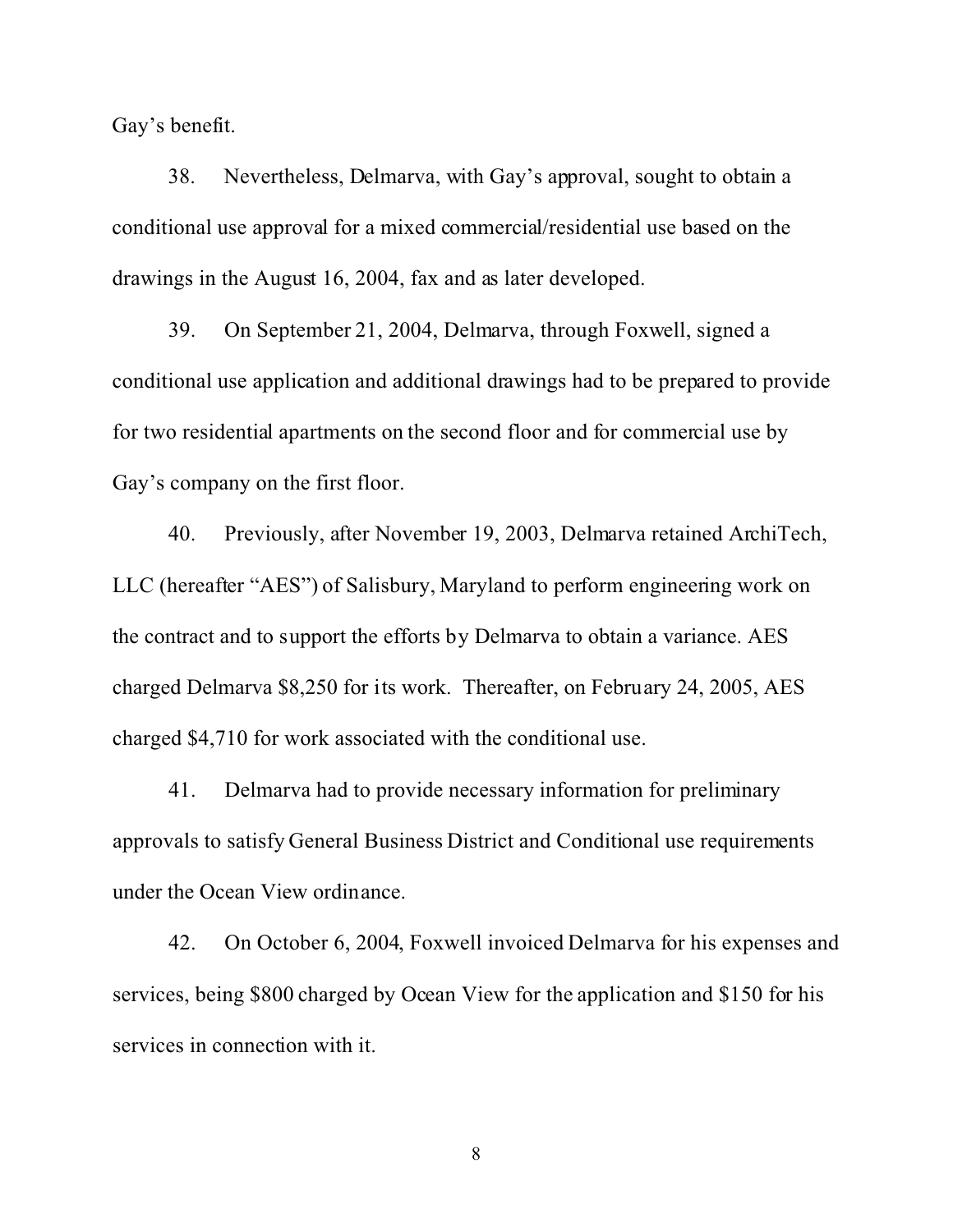43. On October 6, 2004, Charles McMullen (hereafter "McMullen"), Ocean View's Town Administrator, sent Gay notice that the conditional use application would be considered on October 21, 2004. Delmarva was aware of this date as well.

44. On October 13, 2004, Gay and Delmarva were advised that changes had to be made to the preliminary site plans after review by Ocean View's consultant, George, Miles and Buhr, LLC (hereafter "GMB") The revisions had to be submitted before the public hearing on October 21, 2004. Among other points, the submitted ratios for the commercial and residential areas, as compared to the lot size, did not comply with a 50/50 zoning requirement.

45. The conditional use application was not considered on October 21, 2004 because Ocean View did not have enough time to consider revised plans which were submitted in response to the GMB report.

46. On October 27, 2004, Gay was advised by Ocean View that plans needed to be submitted in advance to Board of Adjustment meetings. They were held on the 3<sup>rd</sup> Thursday of each month. Delmarva was aware of this requirement before then.

47. On November 3, 2004, Gay informed Delmarva by fax that WSFS would not extend the construction loan that was made under the contract. Gay told Delmarva to obtain approval at the next available meeting to permit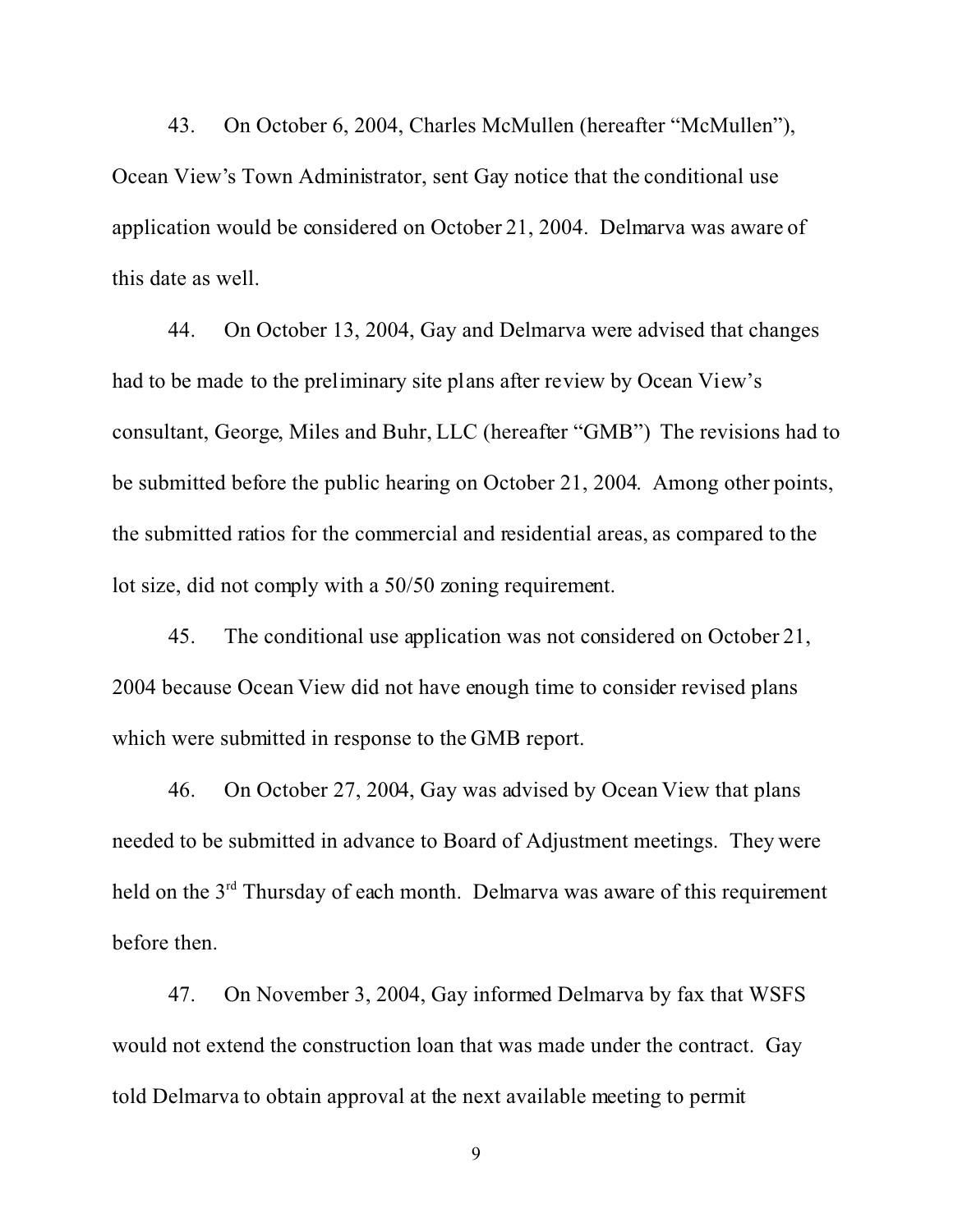construction within 60 days thereafter to preserve his financing.

48. Gay used a surveyor named Charles Coffman (hereafter "Coffman"), to assist Delmarva with the conditional use work.

49. Coffman had prepared a topographic survey of Gay's land on November 4, 2004. It measured elevations and showed them as contours on a plot together with some additional information. However, it was not a full survey that would have included all existing and proposed conditions on a site.

50. AES required certain information from Gay and Coffman to complete the conditional use process. Among other particulars, Ocean View required information in the nature of a full survey. Delmarva and AES did not adequately communicate this more demanding need beyond a topographic survey to Gay.

51. On December 23, 2004, Delmarva informed Gay that approval was anticipated at the February Board of Adjustment hearing if "the Town don't throw another monkey wrench into it." Delmarva also advised that a sediment pond plan may have to be done which it had expected.

52. On December 24, 2004, Gay requested to meet with Delmarva during the week of January 10, 2005.

53. On January 10, 2005, AES prepared a Storm Water Management Plan which provided for discharge water into an existing ditch system.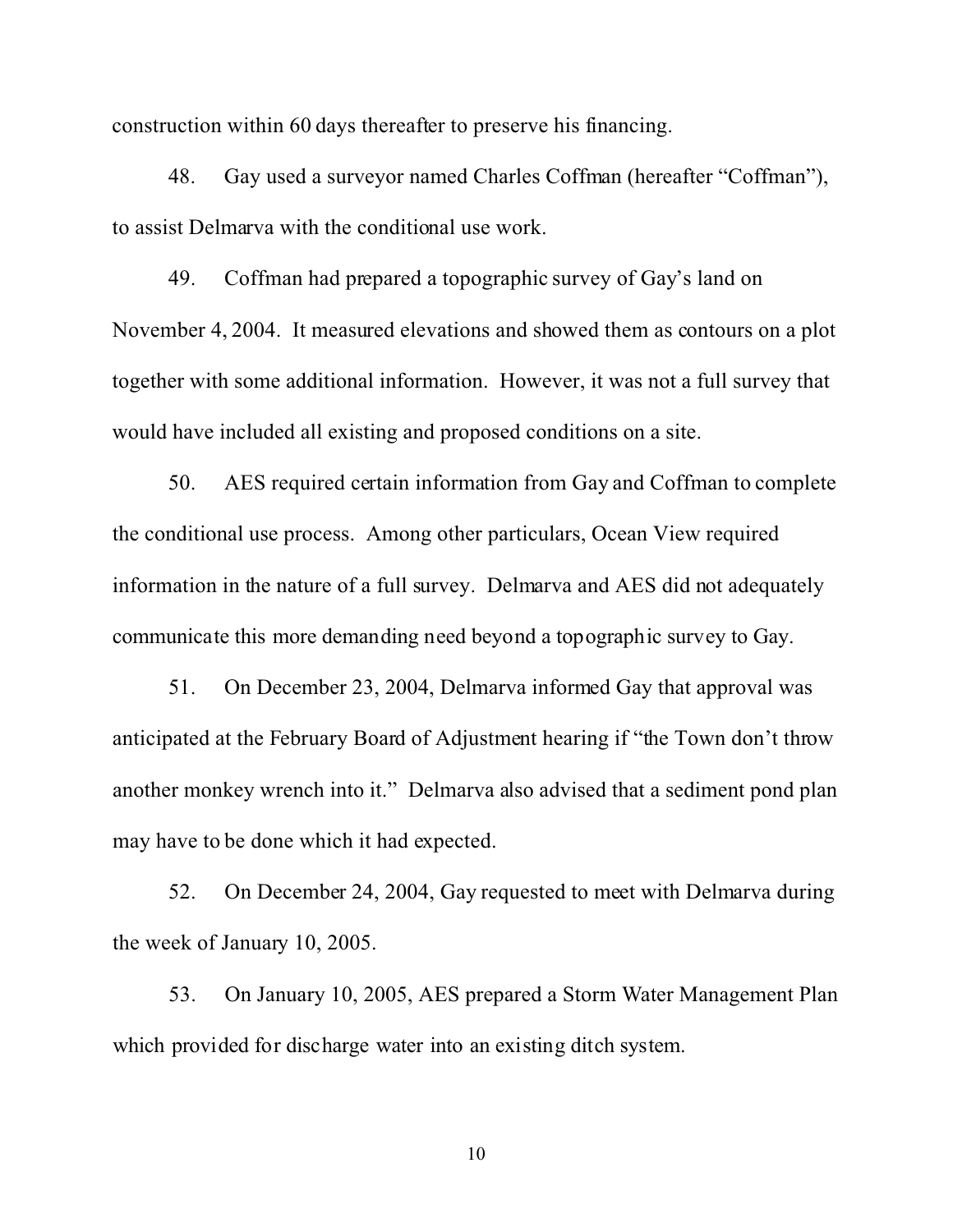54. On January 18, 2005, a Storm Water Management Plan Application was submitted to the Sussex County Conservation District.

55. On February 2, 2005, Delmarva filed an application for Fire Protection Plan with the State Fire Marshall for the mixed use.

56. On March 7, 2005, the Fire Marshall did not approve the plan as submitted. Scale drawings showing new and existing structures together with intended use building were required.

57. On March 23, 2005, Delmarva reviewed Ocean View's preliminary site plan checklist and a number of items needed to be finished.

58. On April 1, 2005, a Friday, Delmarva provided AES with a required list of adjoining property owners obtained from Gay and advised easement and flood zone information would be forthcoming once received from Coffman.

59. On April 1, 2005, Delmarva requested Coffman to supply easement ditch measurements.

60. On April 1, 2005, Delmarva requested current flood zone information from Coffman.

61. On April 4, 2005, the State Fire Marshall disapproved the revised plan and noted major deficiencies. In particular, scaled drawings had to be submitted indicating the location of fire hydrants, and the location and diameter of all water mains supplying fire protection water. Further, the proposed building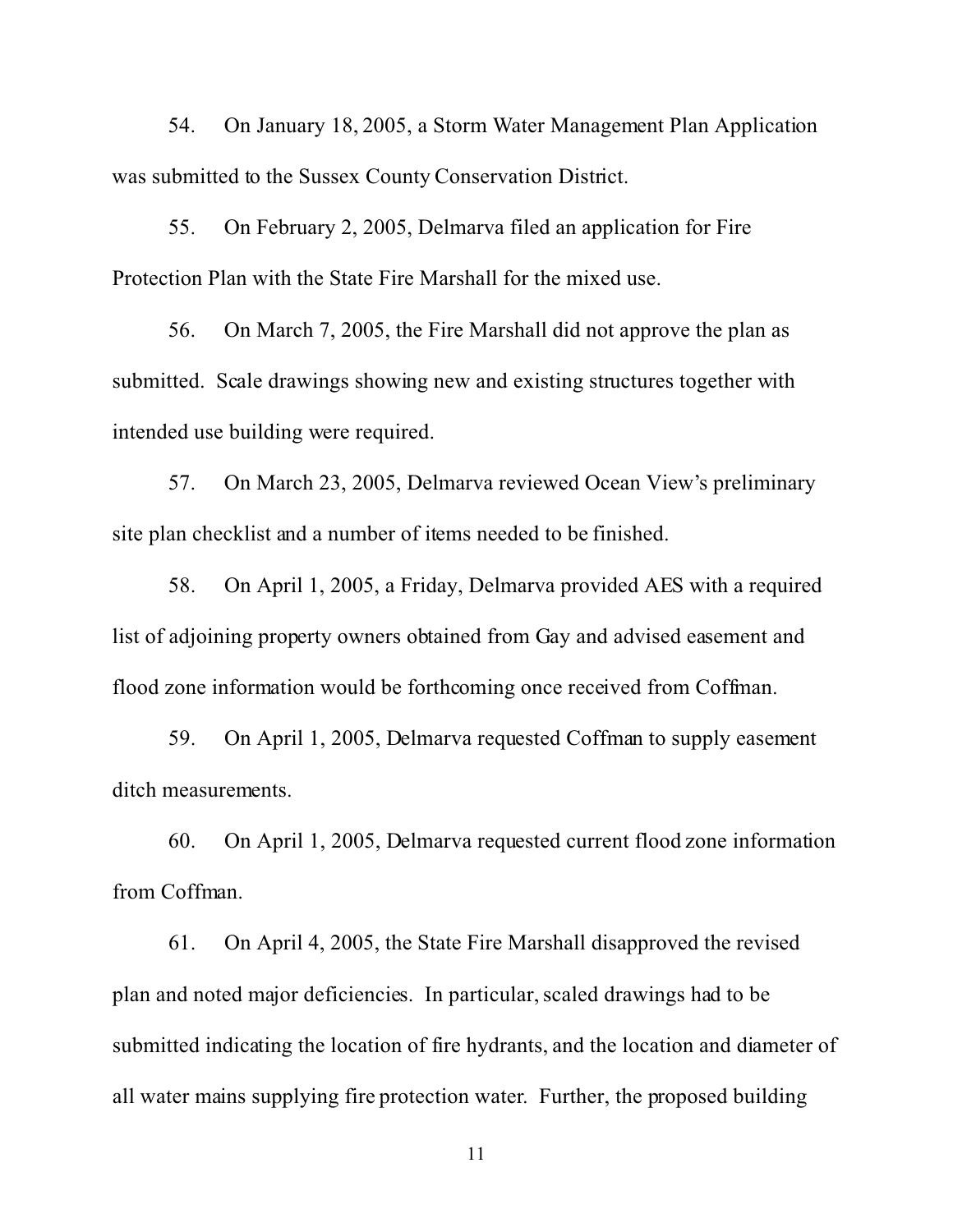construction type under recognized standards had to be supplied together with a water flow test from the nearest hydrant. This test had to be conducted within the last year, and the water flow test results had to be noted on the revised plan.

62. In order to have a hearing in April, revised plans had to be resubmitted in advance of or before April 6, 2005, a Wednesday. Delmarva failed to meet the April deadline. The conditional use application was not scheduled and remained dormant.

63. On April 8, 2005, Delmarva wrote Gay and sought to cast blame on Coffman for the missed deadline. However, the letter did not report the Fire Marshall's second rejection of the fire protection plan.

64. Delmarva approached Coffman on Friday, April 1, 2005, to provide information, knowing Ocean View's deadline was the following Wednesday. It was not possible for Coffman to supply the easement and current flood datum by the deadline. A major problem at that time was the Fire Marshall's continuing rejection of the fire protection plan.

65. On April 8, 2005, Delmarva wrote Gay and requested they meet to come to an agreement on how to proceed and to come to a clear understanding about their respective obligations.

66. The letter was sent to Gay's regular address and received by him.

67. No further work on the conditional use occurred after that time.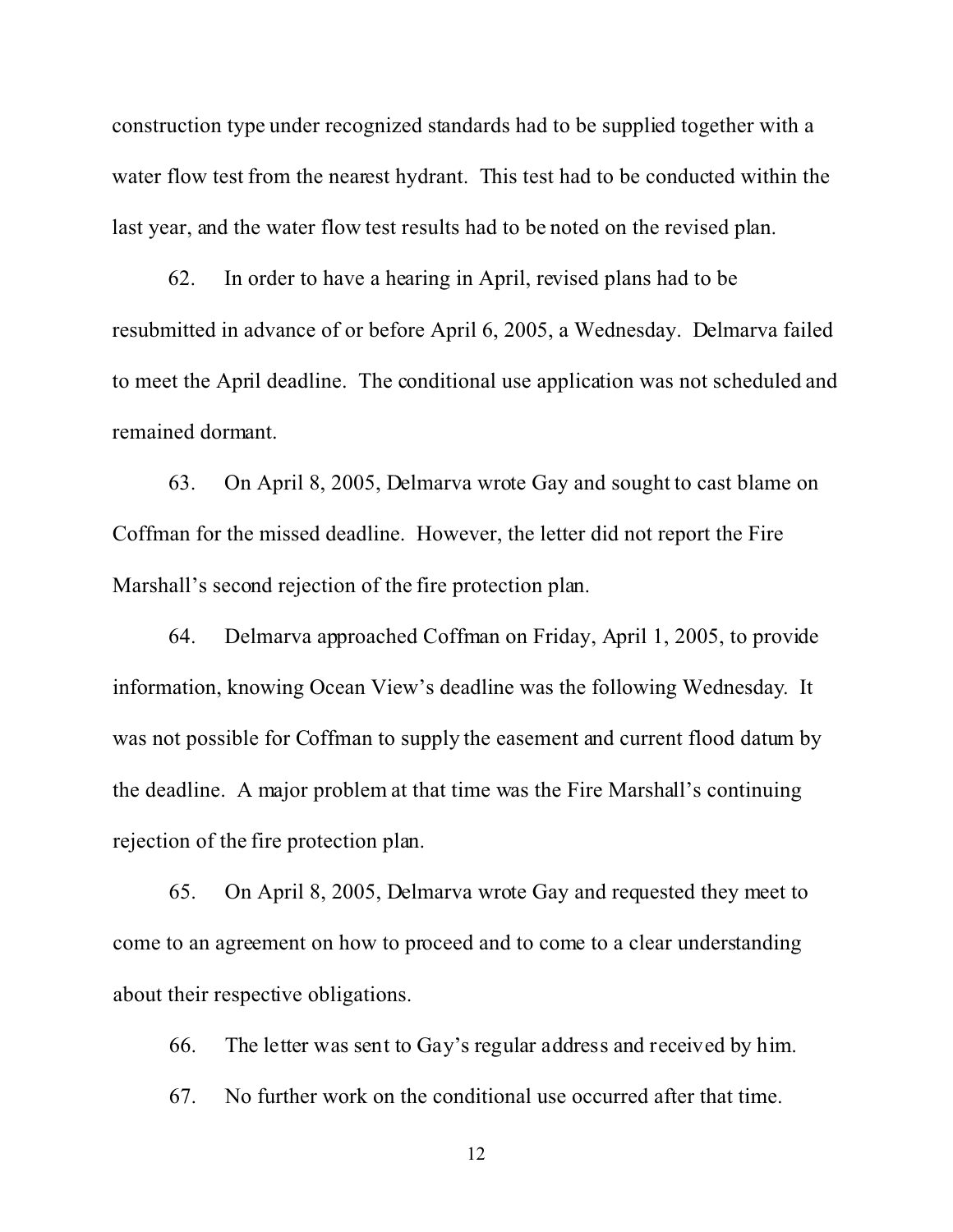68. Delmarva failed to perform its services within a reasonable time and in a reasonable manner.

### **CONCLUSIONS OF LAW**

Gay argues that paragraph 26 of the contract required Delmarva to obtain a variance for the construction of a multi-commercial use building as part of the fixed \$324,000 contract price. Delaware applies the objective theory of contract interpretation. Words are given their plain and ordinary meaning; these words generally establish the intent of the parties; mere disagreement between the parties over the meaning of contract terms does not create an ambiguity. *Levitt Corp. v. Office Depot, Inc.*, 2008 WL 1724244, at \*5 (Del.Ch. Aprl. 24, 2008). Paragraph 26 provides in bold print that "All permits, inspections, license fees are the responsibility of Delmarva Building Supply, Inc." Gay argues permits means a building permit after a variance was approved by Ocean View authorities and that the zoning expenses for application, documents, and effort necessary to obtain a variance were included in the contact price of \$324,000.

This interpretation is at odds with the applicable words used and the structure of the contract. Paragraph 26 pertains to a building permit which is simply a revocable license to build a structure for a fee. *Willis v. City of Rehoboth*, 2005 WL 1953028 at \*6 (Del. Super. June 24, 2005). On the other hand, "variance" triggers a more involved administrative process whereby the strict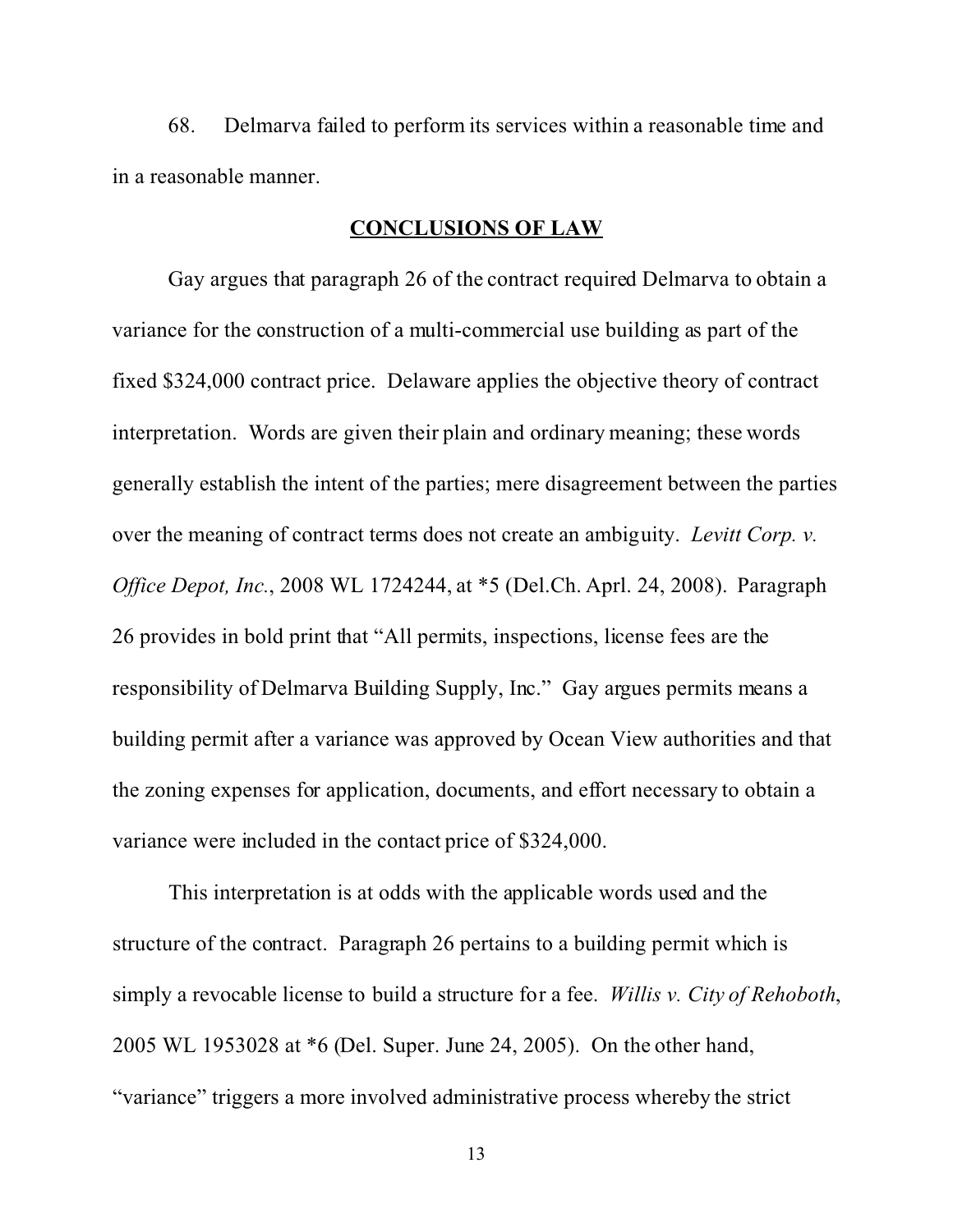requirements of zoning may be adjusted to eliminate unnecessary hardship.

*Janaman v. New Castle County Bd. of Adjustment*, 364 A.2d 1241, 1243 (Del. 1976). It is not a perfunctory payment of a fee. Under the general provisions, Gay assumed responsibility that the building's location did not conflict with zoning rules. Although this is more of a setback limitation, it supports the notion that Gay had the risk of loss should a variance not be obtained.

Looking at the structure of the contract, the \$324,000 price is allocated to the construction of the building. Payments are due on a regular basis with the deposit, delivery of lumber, truss installation, upon rough inspection and upon completion. It would turn the price structure, a major contract component, on its head to find that extraordinary zoning costs were included.

From the trial, I find that Gay knew a permit and variance were separate, and Delmarva's expenses to obtain a variance would be extra costs for him to bear - not Delmarva.

Moreover, the contract contained a merger/integration clause which provided: "It is expressly agreed that no statement, arrangement or understanding, oral or written, expressed or implied, not contained herein will be recognized." Despite Gay's knowledge that a variance is different from a permit, and the failure of the contract to plainly state Delmarva was responsible for extraordinary costs to obtain a variance, the argument was pressed that Delmarva assumed this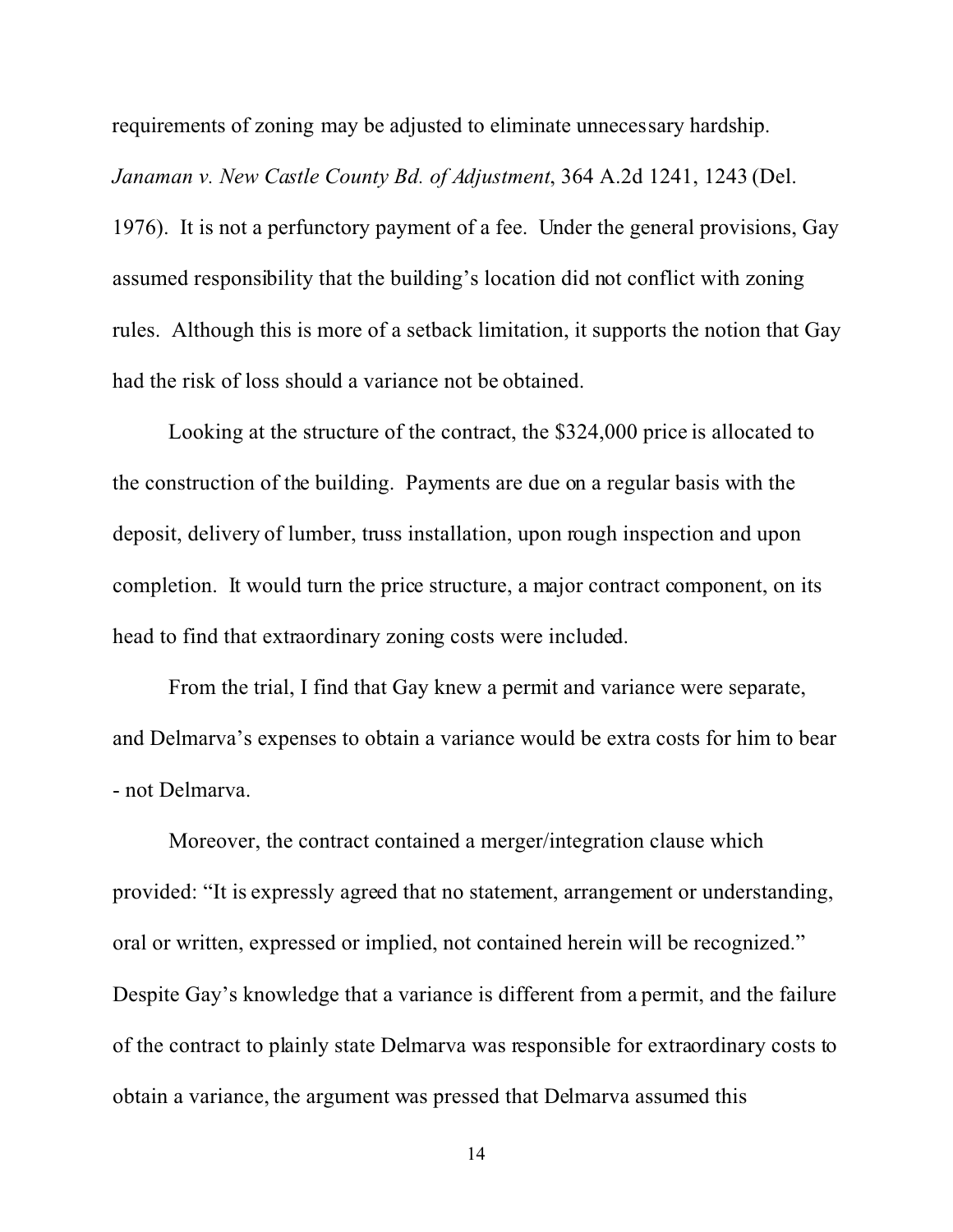responsibility. This conclusion is based upon alleged pre-contractual conversations between the parties.

However, under the foregoing clause, Gay contractually promised that no reliance was made on statements outside of the contract. He is bound thereby unless there was fraud. *Glouchester Holding Corp. v. U.S. Tape and Sticky Products, LLC*, 832 A.2d 116 (Del.Ch. 2003).

In Gay's consumer fraud claim, he argues that Delmarva told him at the time the contract was signed that the two-story building with two commercial uses could be built under the Ocean View zoning code. Gay claims this is a false statement made with the intent to procure his signature on the contract and for Delmarva to obtain the \$81,000 deposit. Delmarva did speak to Alexander before the contract was signed and before the \$81,000 deposit was paid to Delmarva at the end of December. Alexander first told Delmarva that construction could proceed and Delmarva so advised Gay. The idea was only a usual and ordinary building permit was required. Later, Alexander changed his position and advised that a variance was necessary. Delmarva so advised Gay.

Before Delmarva's involvement, Gay had been interested in developing the land for two commercial uses. With this purpose in mind, Gay spoke to Alexander and received mixed signals. Gay knew that a variance was probably needed. In this context, there was no condition of falseness created by Delmarva which is a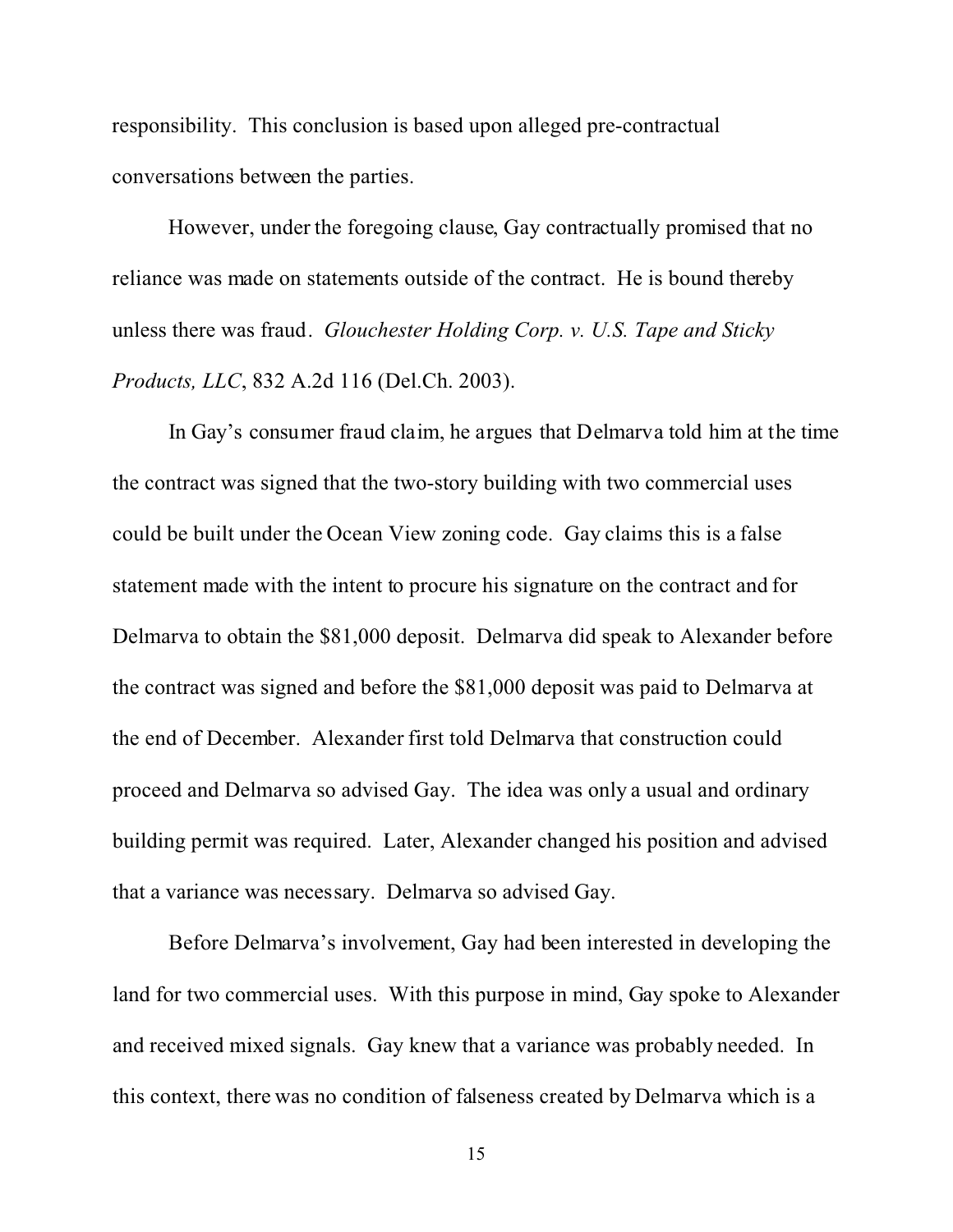predicate for a consumer fraud claim. *Ayers v. Quillen*, 2004 WL 1965866 at \*5-6 (Del. Super. June 20, 2004). Given Alexander's responses to both Gay and Delmarva, Delmarva did not made any statement to Gay that it knew to be untrue or made with reckless indifference to the truth. Delmarva did not make any statement before the contract intending Gay to rely upon any alleged deception, promise or misrepresentation. Nor can there be common law fraud under these circumstances. Statutory consumer fraud is broader in scope than common law fraud; significantly, the making of misleading statements with the intent for others to rely upon them is sufficient for statutory fraud whereas common law fraud requires reliance by an injured party; if Delmarva did not commit consumer fraud, it has not committed common law fraud. *See Murphy v. Berlin Construction Co., Inc.*, 1999 WL 41633, at \*n.3 (Del. Super. Jan. 22, 1999).

Looking at the conduct of the parties, they agreed that no building should occur under the contract until a variance was obtained. To this extent the contract was modified and ended when the variance was not obtained. Delmarva knew Gay desired a multi-commercial use with his business being on the second floor and his wife's on the first. Gay could not afford to carry the costs of the construction through his business alone.

While there was no express contract concerning Delmarva's services to obtain approval of a variance, there was an implied contract that Delmarva would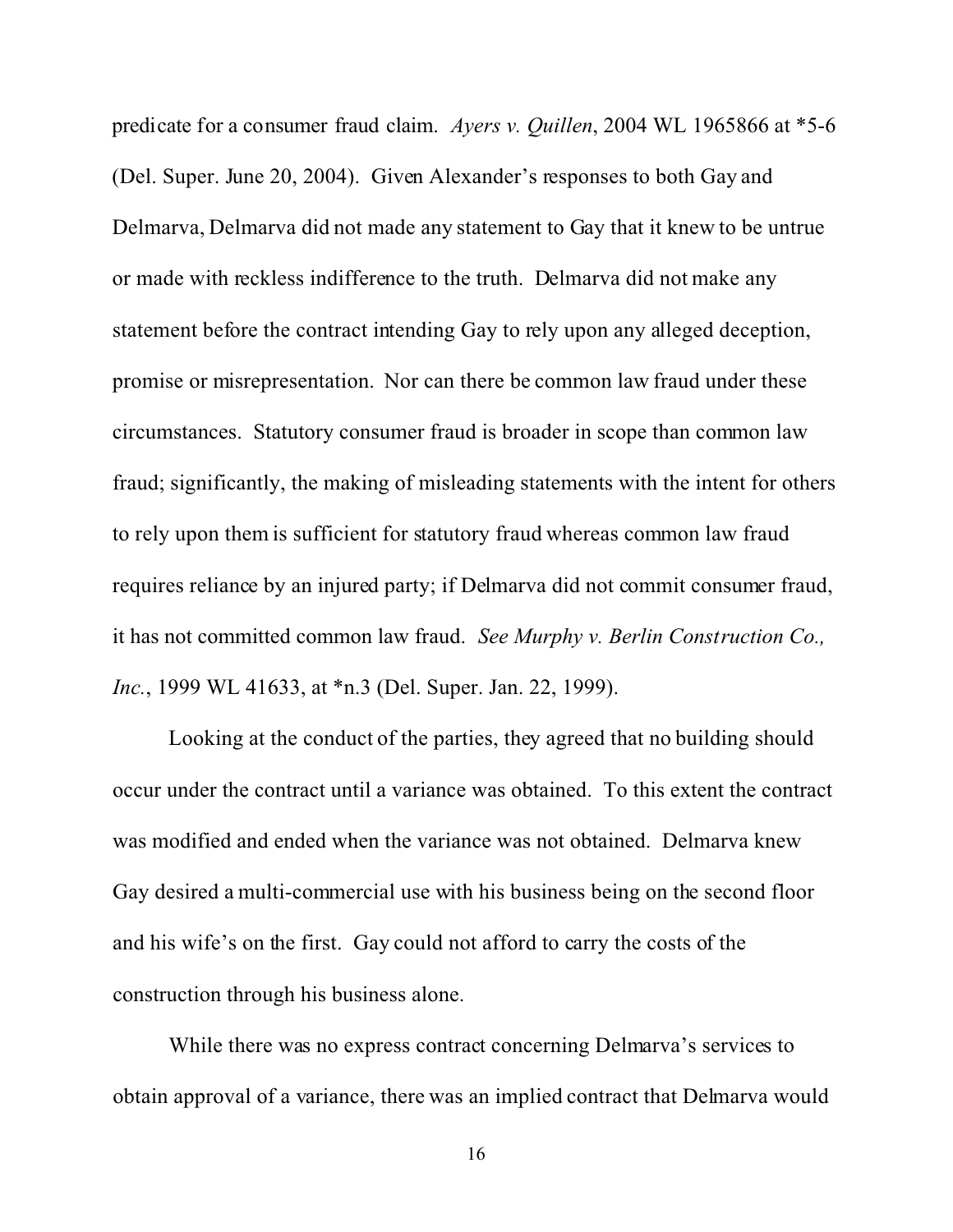use its services to obtain one and Delmarva performed with the expectation that Gay would pay. *Marta v. Nepa*, 385 A.2d 724, 729 (Del. 1978). Under the circumstances, Gay knew the reasonable value of Delmarva's services included the AES engineering fee of \$8,250 for the professional services incurred concerning the proposed building. Services were performed prior to the time of submission of the variance application on June 25, 2004. However, they were required to provide background for what was sought by the variance and would have been used if the variance had been granted. Further, the Town's fee of \$530 and Foxwell's charge of \$300 for his services are reasonable. The record does not provide a basis for determining the reasonable worth of Delmarva's time for the variance. Delmarva's payment of \$15,000 to David Perrera, trading as Final Touch, was not reasonable and a breach of the modified contract. Perrera's engagement with Delmarva was to perform construction work only. Delmarva's payment of \$16,200 in commissions between the Kramers was not reasonable and a breach of the modified contract. Fees premised on the fixed price for building could not have been earned until a variance had been obtained. Construction was not to have begun pending approval of a variance. Delmarva put the proverbial cart before the horse.

After the variance was denied, Gay called Delmarva on August 4, 2004 and terminated the contract. He wanted the \$81,000 back and was calling it a day.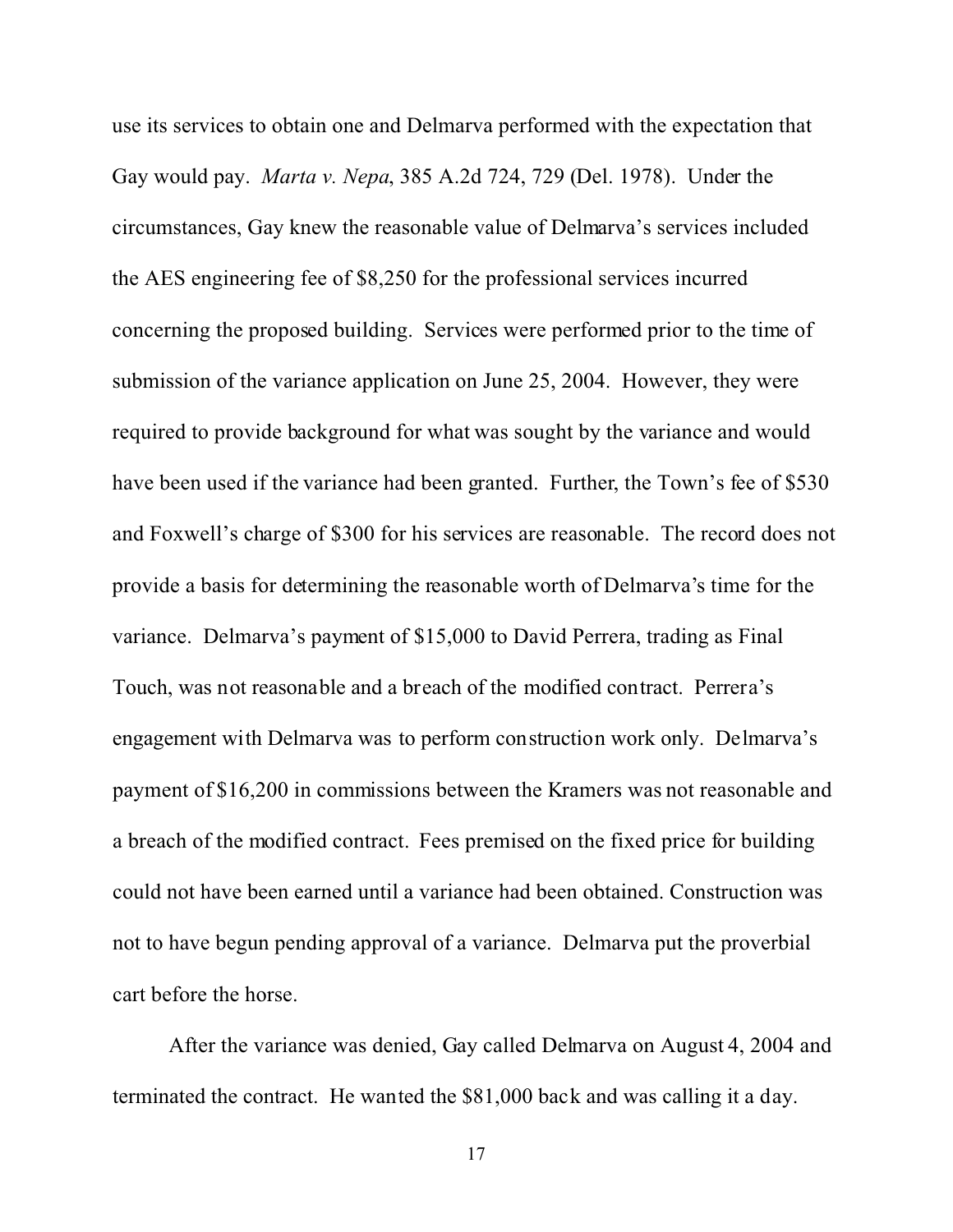Delmarva received his call but chose not to respond or object. Its silence manifested its consent, and Delmarva agreed to terminate the contract by its conduct. *Brittingham v. Bd. of Adjustment of City of Rehoboth Beach*, 2005 WL 170690 (Del. Super. Jan. 14, 2005). Further, as stated in *Williston On Contracts* § 73:16 "An agreement to rescind or modify need not be express. Mutual assent to abandon a contract, like mutual assent to form one, may be implied from the attendant circumstances and conduct of the parties . . . It is a pure question of fact whether such an inference can be drawn."

Delmarva understood that the scope of work had changed, that a different building would have to be designed providing for two apartments on the second floor and moving Gay's business to the first floor, and that the costs were materially different. The project had to be rebid. Delmarva recognized these changed circumstances when it sent its fax on August  $16<sup>th</sup>$  to Ocean View and confirmed this status in its April 8, 2008, letter to Gay. I conclude that the first contract was terminated and abandoned by the parties on August 16, 2005, and there was no meeting of the minds thereafter for another contract.

However, Delmarva performed its services to obtain conditional use approval for mixed residential and commercial uses of Gay's property with the expectation of being paid and Gay was well aware of it. Delmarva provided revised plans to Gay. Gay did not object to them. Delmarva applied for a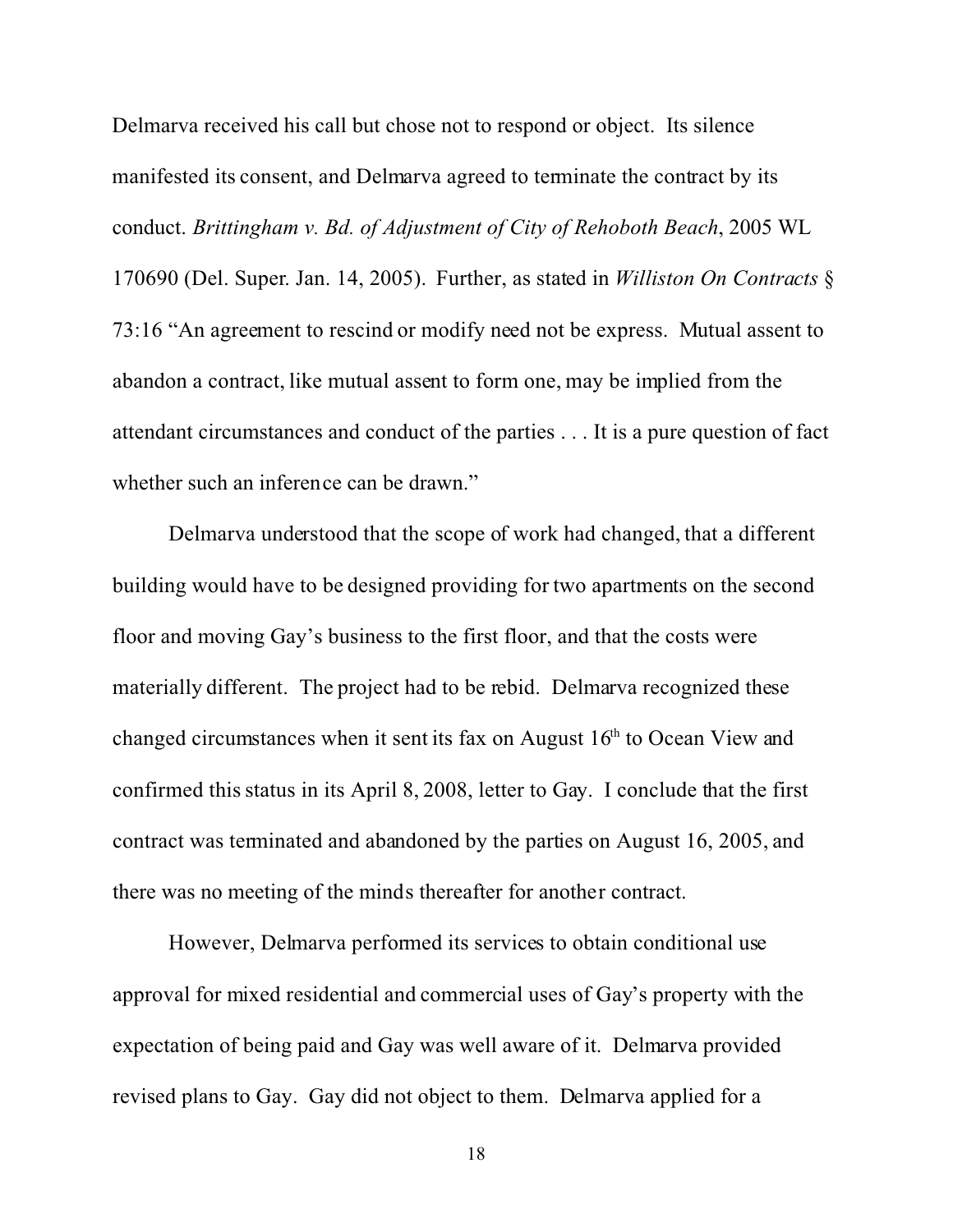conditional use on September 21, 2004. As part of the process, Delmarva employed AES and information was submitted to Ocean View.

However, Delmarva's submissions were not sufficient to permit Ocean View to act in October of 2004. Delmarva was so advised. Although Delmarva sought to obtain approval in February of 2005, it could not do so. Delmarva did not anticipate a Sediment Control Plan. It did not obtain approval from the Fire Marshall for the fire protection plan for the new mixed use structure, twice having its submissions rejected. The last rejection resulted from major deficiencies and contributed to the failure to have a hearing in April, over six months from the application date. Delmarva did not seek to get necessary information from Gay's surveyor, Coffman, until three business days before the April deadline.

Information of this nature should have been requested nearer in time to the September application. The "monkey wrench" reference in Delmarva's December  $23<sup>rd</sup>$  message was self-inflicted; if Delmarva had paid attention to the requirements, no unexpected surprises should have occurred. After consideration, I agree with McMullen that the time from September to April was too long even for his and Ocean View's first consideration of a mixed use request. Mr. McMullen did have zoning experience and was a neutral person.

Under these circumstances, Delmarva did not perform within a reasonable period of time and materially breached its quasi-contractual obligations with Gay.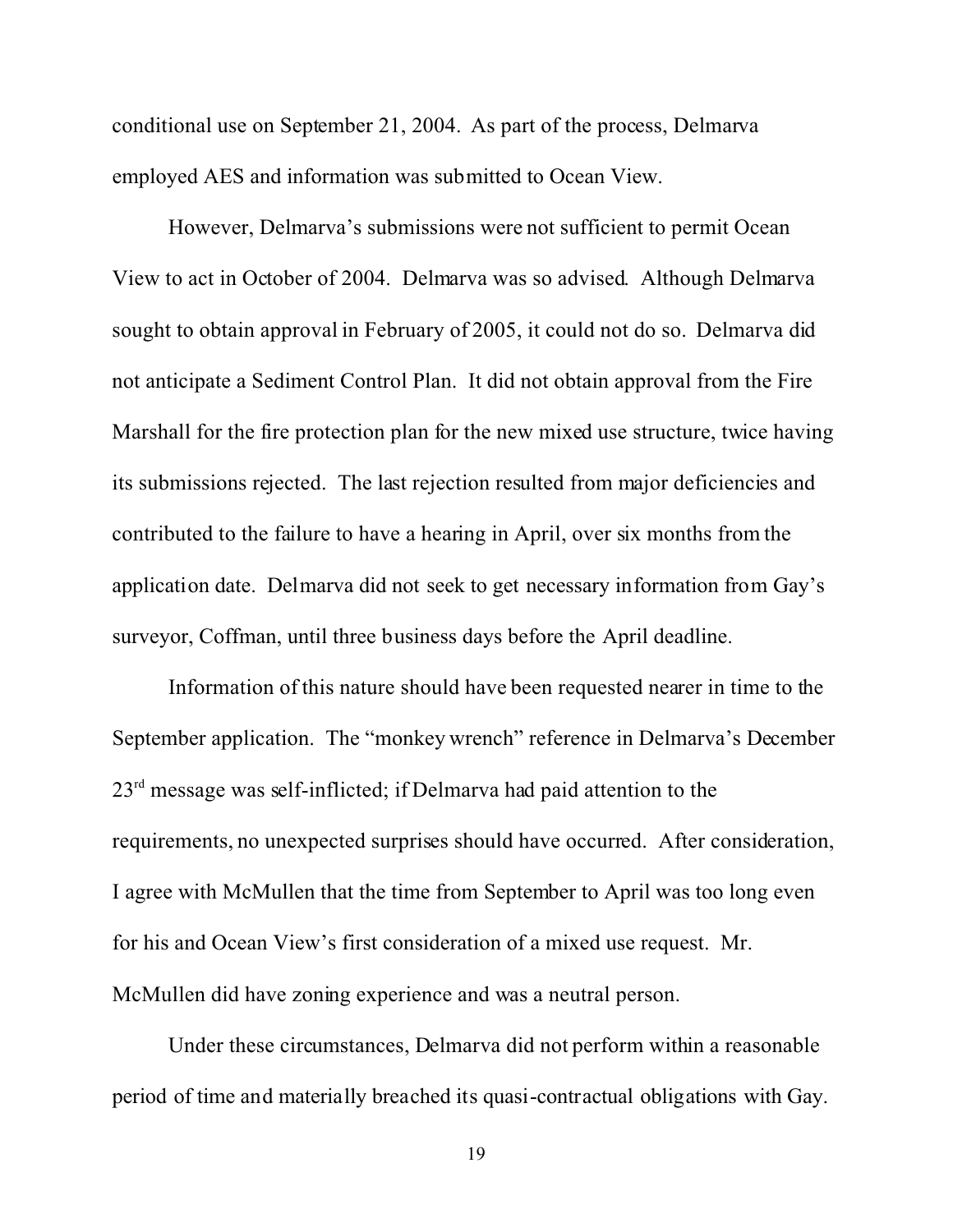His payment obligations are excused thereby. No recovery is awarded Delmarva on a quasi-contract basis. For purposes of clarity, no award can be entered either on an unjust enrichment basis. Delmarva did not prove Gay was unjustly enriched, that Gay secured a benefit from Delmarva's tardiness and that it would be unconscionable to allow Gay to retain a benefit. *Doukas v. Labobola Bakery and Restaurant, LLC*, 2007 WL 2318123 (Del. Super. July 30, 2007).

It must be noted that Gay's counsel submitted two letters from him as part of a three ring binder of evidence exhibits. Counsel cannot be both a witness and an advocate. In reaching this decision, the Court did not have to consider them, considering the record as a whole and the substantial hardship Gay would experience if new counsel had to be retained. For future guidance, where letters of counsel are offered as evidence, unless the subject matter is conceded, counsel must withdraw for independent trial counsel. *In Re Estate of Waters*, 647 A.2d 1091 (Del. 1994).

Considering the foregoing, judgment is entered in favor of Gay and against Delmarva in the amount of \$71,920 plus interest at the legal rate from August 4, 2004, plus costs. The award represents the \$81,000 deposit, less \$9,080 in expenses for Foxwell, AES, and Ocean View's variance application fee. No award for loss of interest of the WSFS financing is made. Gay understood he made a bad investment, and Delmarva did not promise governmental approval of a